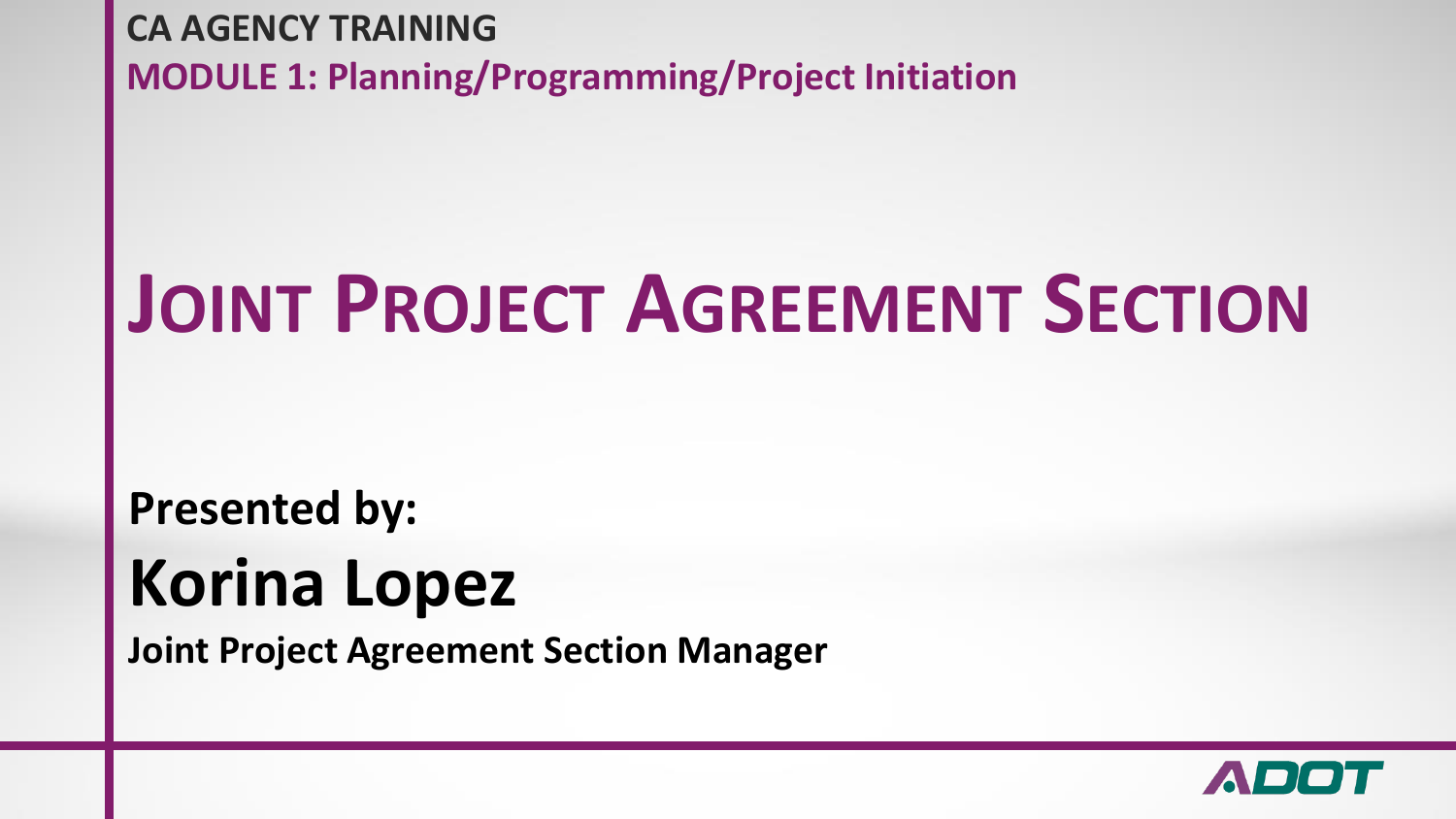#### **OVERVIEW**

- When and why an IGA is required
- What do we need to initiate an IGA
- Standard Language
- How long does the IGA process take

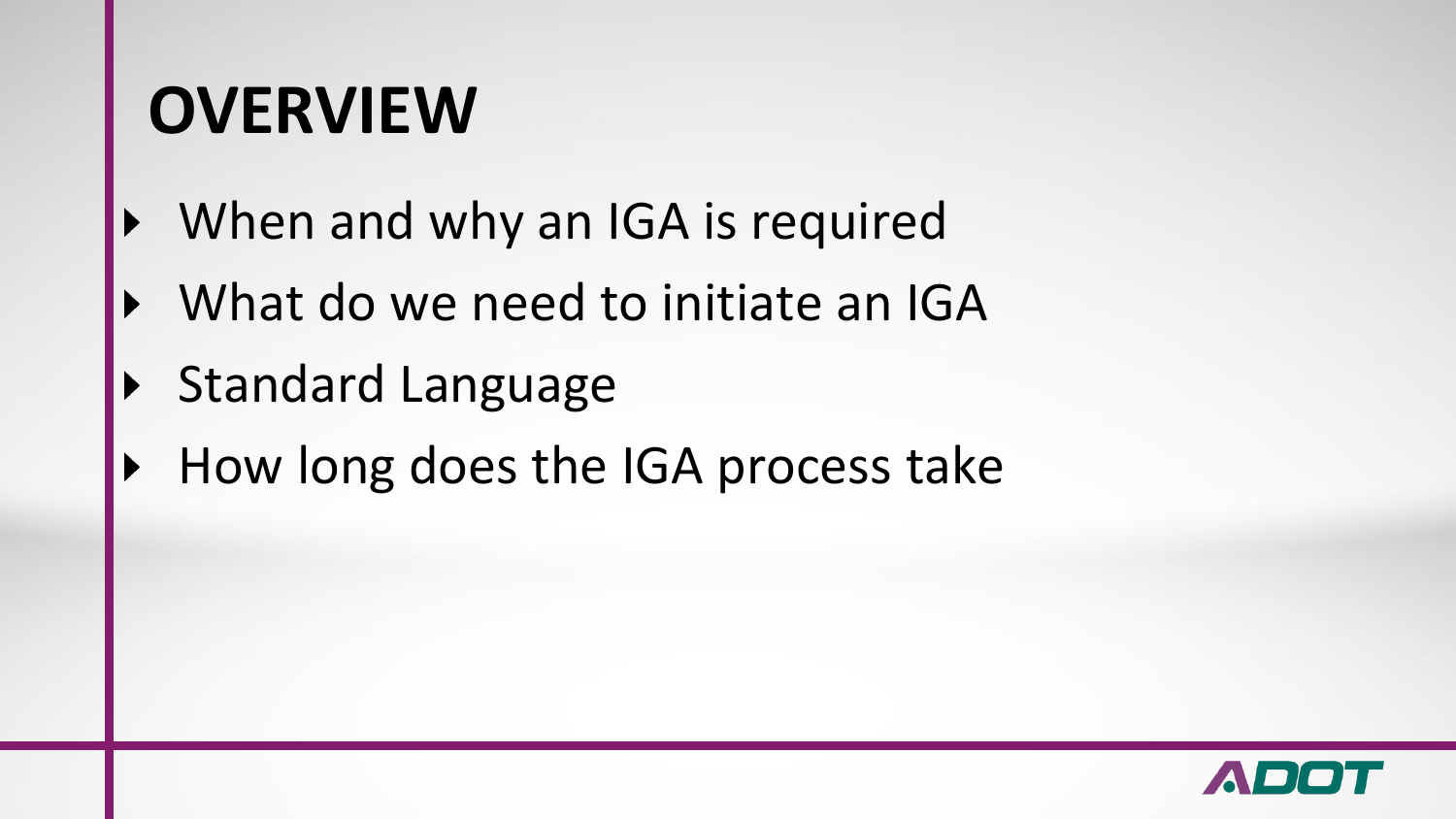## **Joint Project Agreement Section Development of Agreements**



**Each of the CA Agencies have an Agreement in place in which delegated authority is accepted. In addition to the CA Agreement, project specific IGAs are sometimes required.** 

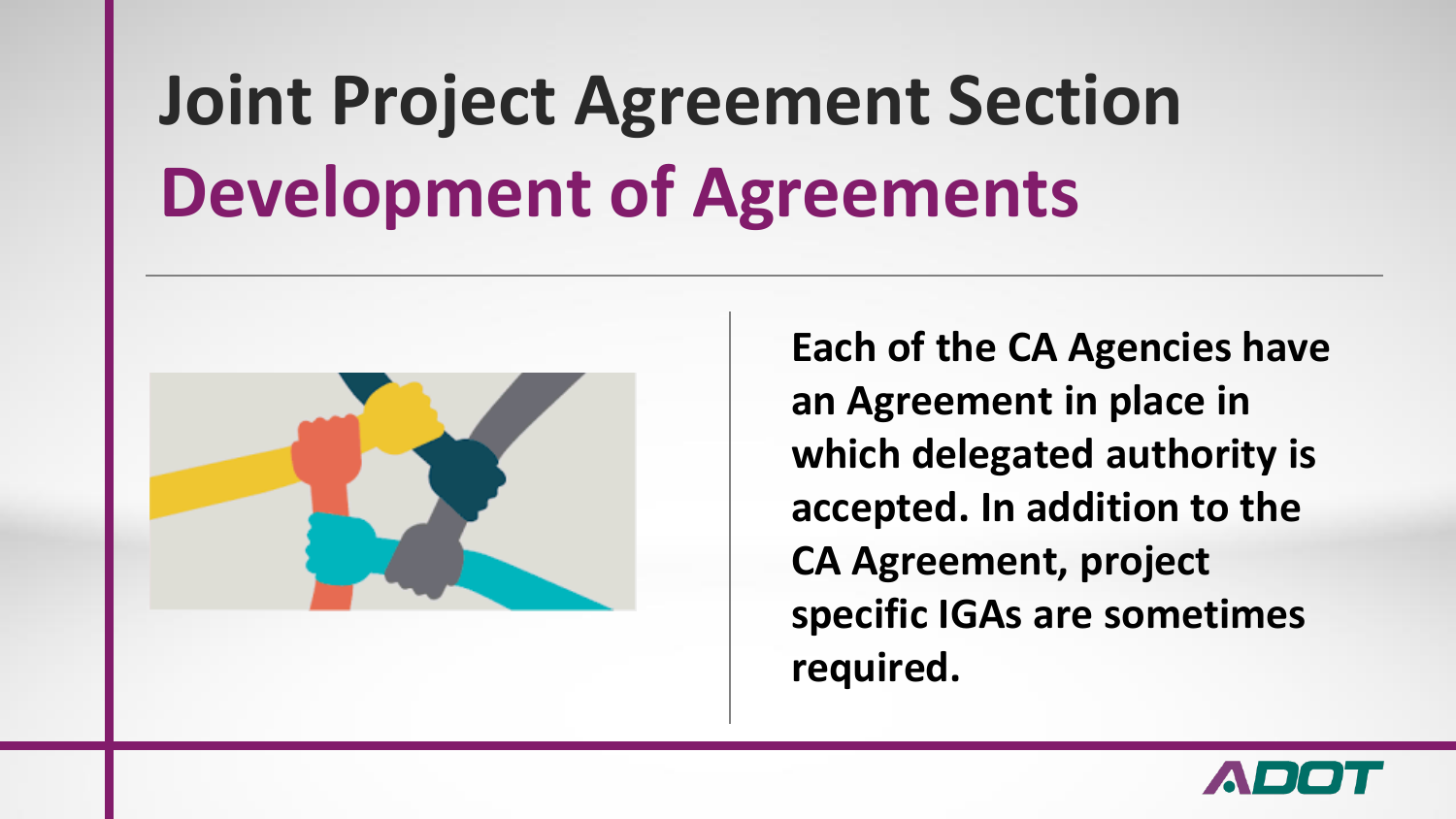# **Purpose of Agreements Why are IGAs necessary?**

- **Required by statute ARS §§ 11-951 through 11-954 – (Title 11 Article 3 – Joint Exercise of Powers)**
- **Protect the interests of the parties**
- **Establish party responsibilities**
- **Mechanism that allows for the exchange of funds between ADOT and the CA**
- **Memorialize the agreement between the parties**

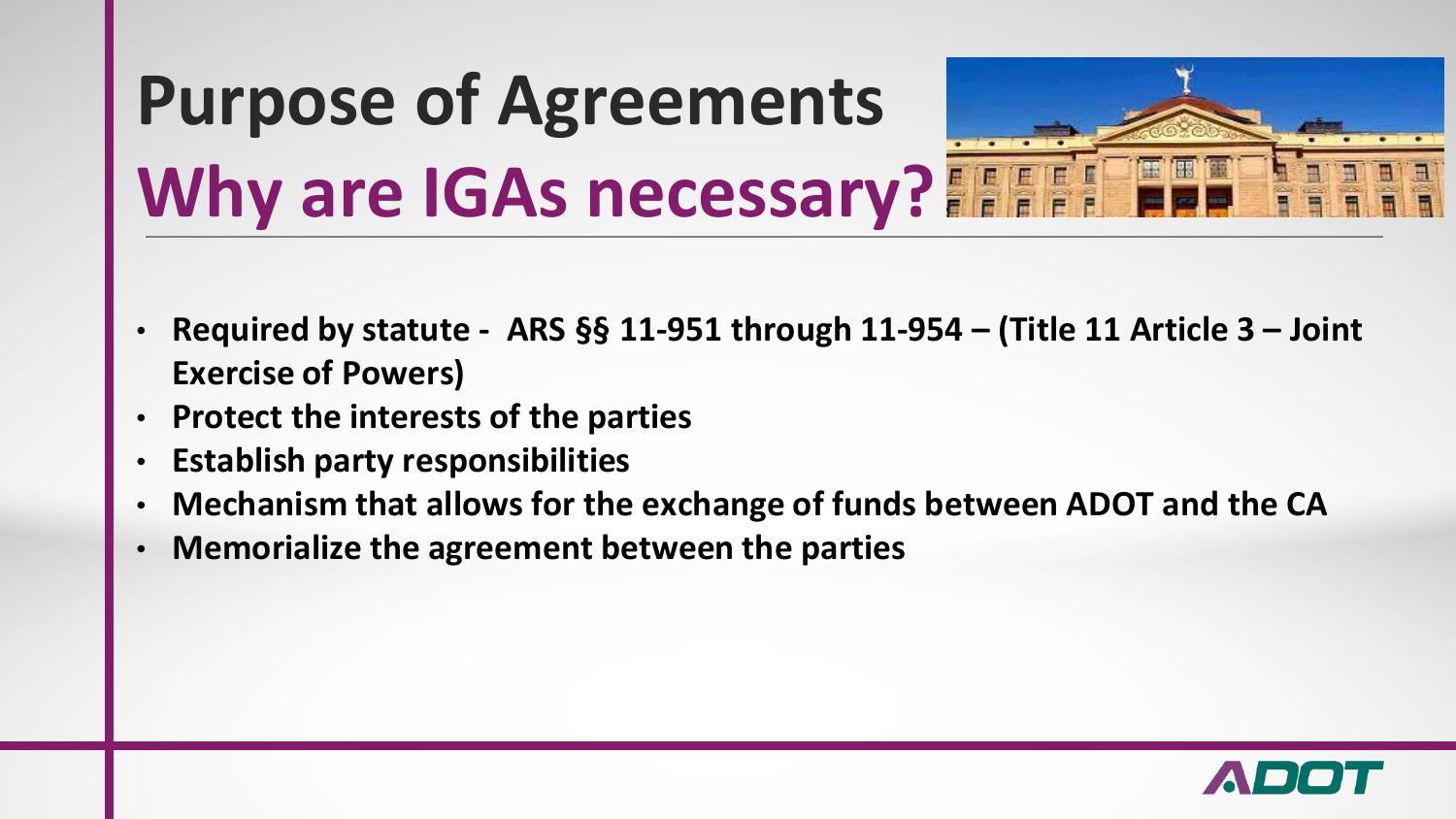**Project type isn't covered by the CA Agreement**

**Project has been authorized as Advance Construction**

Alternative Delivery Projects, such as CMAR or Design Build, Partial Delegation of Authority

Projects authorized for Advance Construction require a threeparty IGA

- CA
- COG/MPO
- ADOT



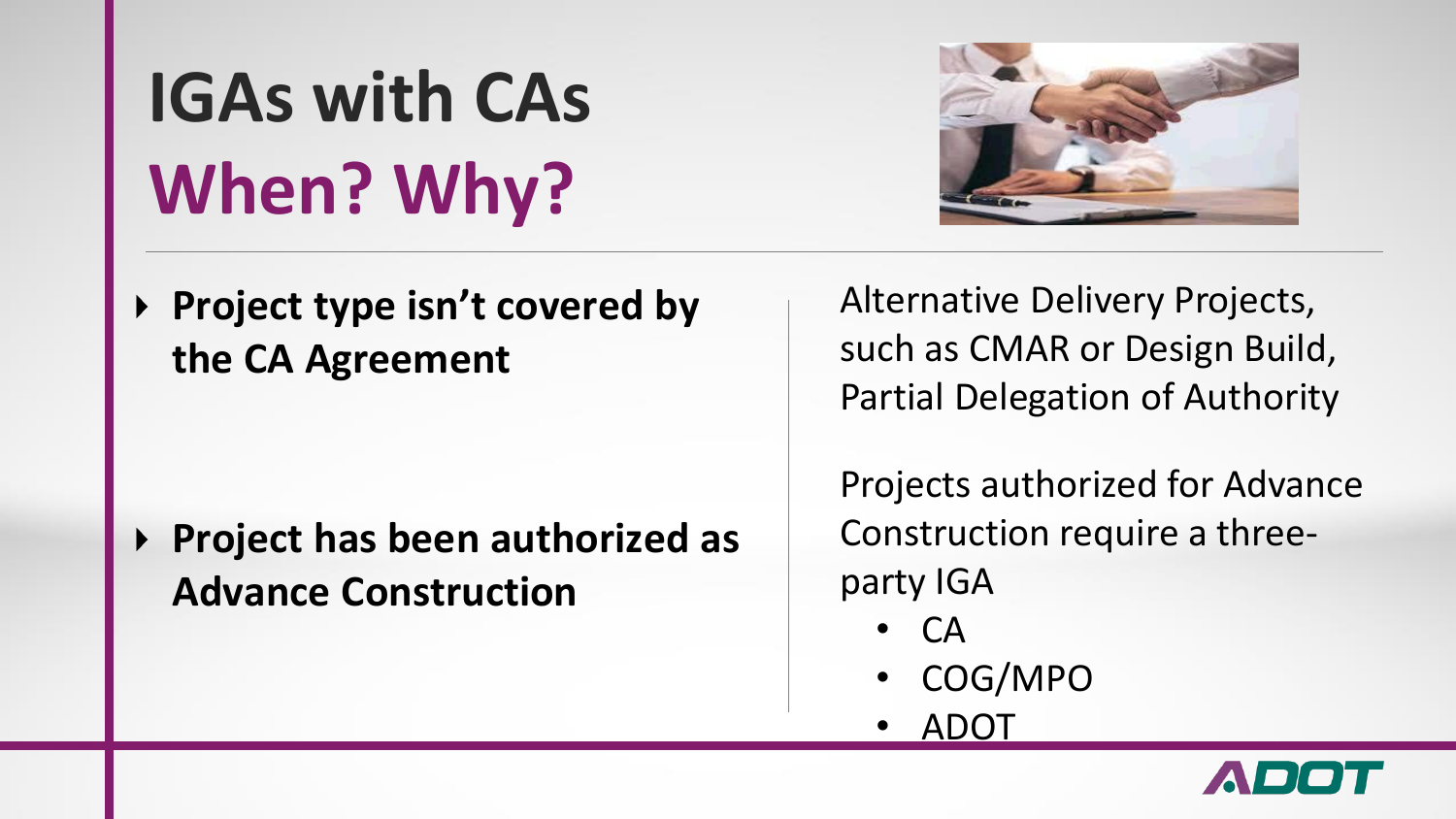

**Project exceeds \$10million** 

**Project is funded with Railroad Section 130 funds**

Projects that cost more than \$10 million to construct

Projects using Railroad Section 130 funds

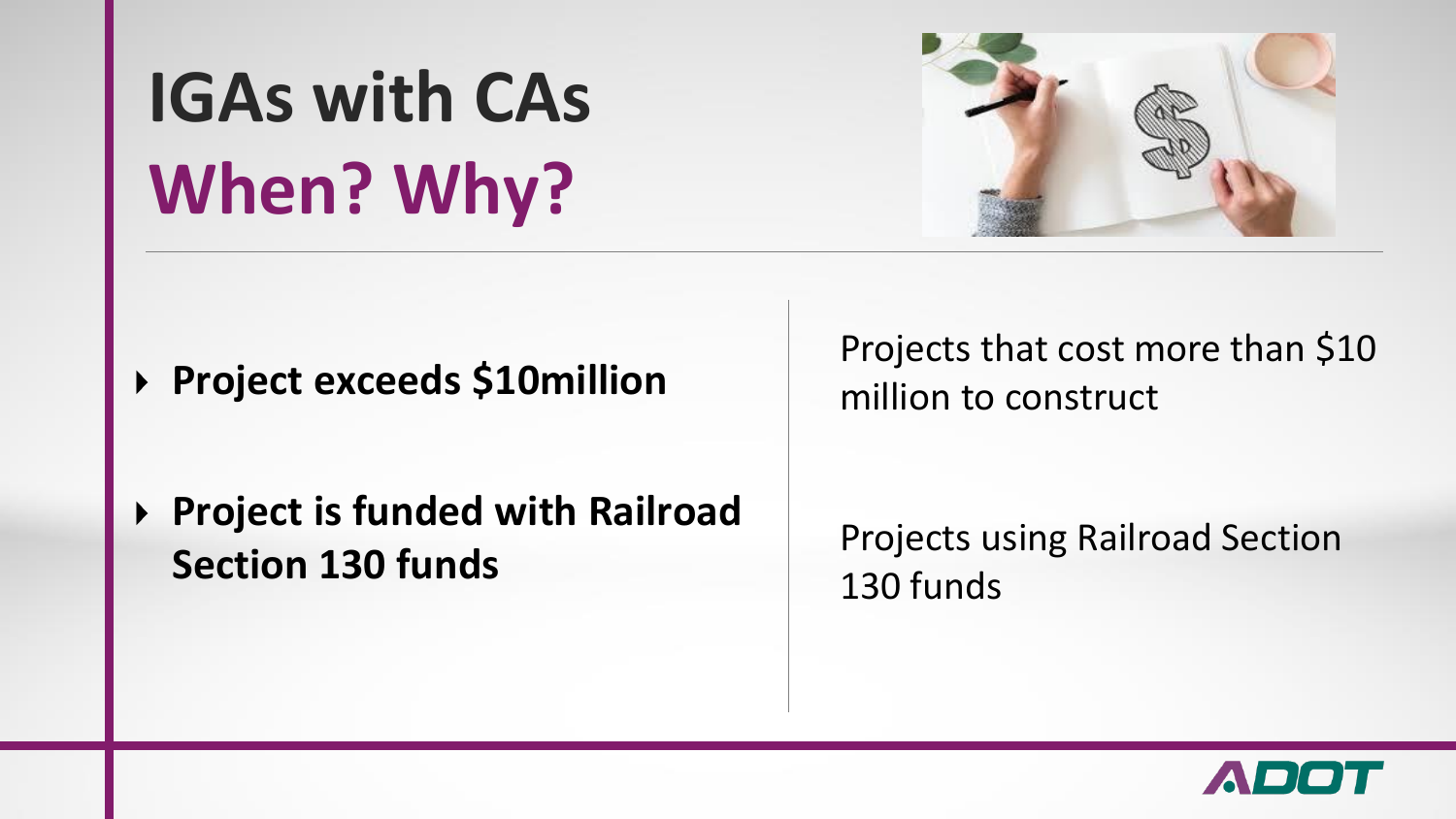

**CA Agency is utilizing an ADOT on-call contract or an ADOT Procurement contract**

**CA project impacts an ADOT facility**

CAs with partial delegation of authority, Street Sweepers

CA project will go over, under, on State right of way, such as pedestrian bridges, multi use paths, etc.

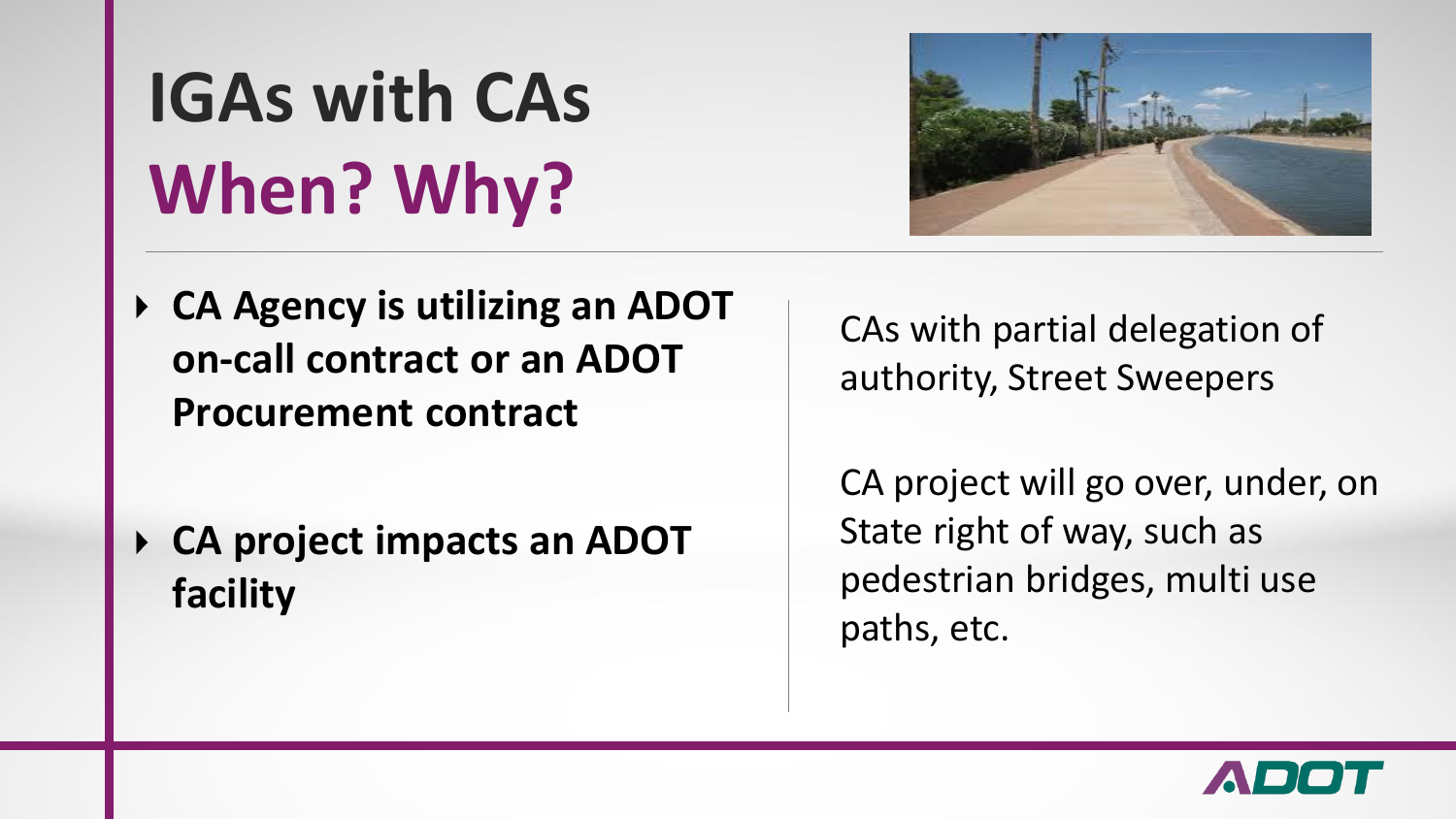**GIVEWAY** 

**CA requests improvements be included as part of a State project**

**Maintenance by a CA Agency within ADOTs right of way**

Improvements within State's project limits (i.e. aesthetics, sidewalks, Tis, lighting, etc.)

Master Maintenance Agreements, cross streets – over an/or under

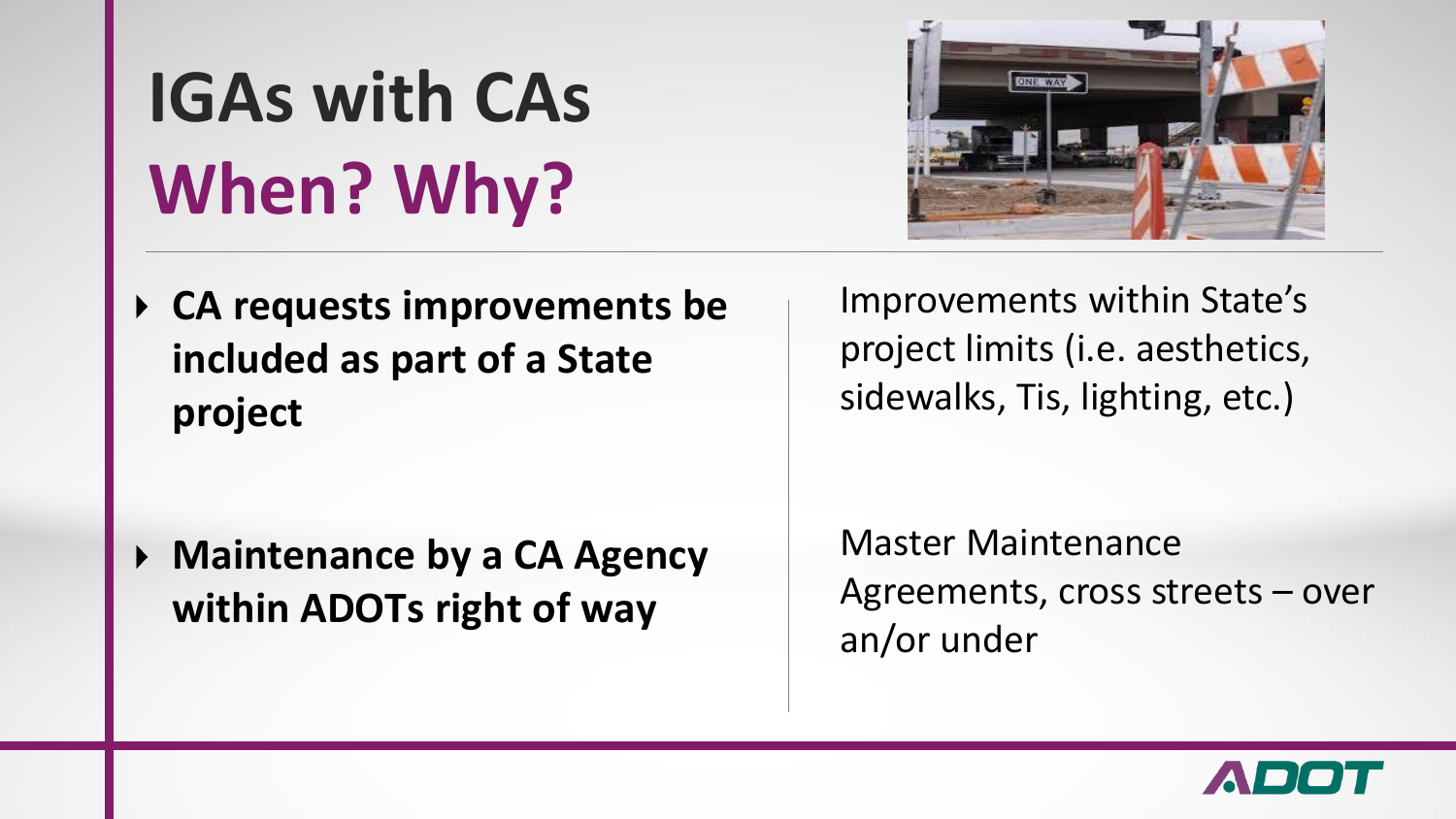## **IGAs with CAs What is required to initiate an IGA**

- **Communication with ADOT PM or LPA Section**
- **Programmed project**
- **TIP/STIP No./Copy of approved TIP**
- **ADOT Project No.**
- **Federal Aid No. (if federally funded)**
- **Purpose for the Agreement - Brief Project description**
- **Project location**
- **Who is responsible for what? design/construction/maintenance**
- **Cost estimate**
- **Funding type/breakdown**
- **Local agency contact information**



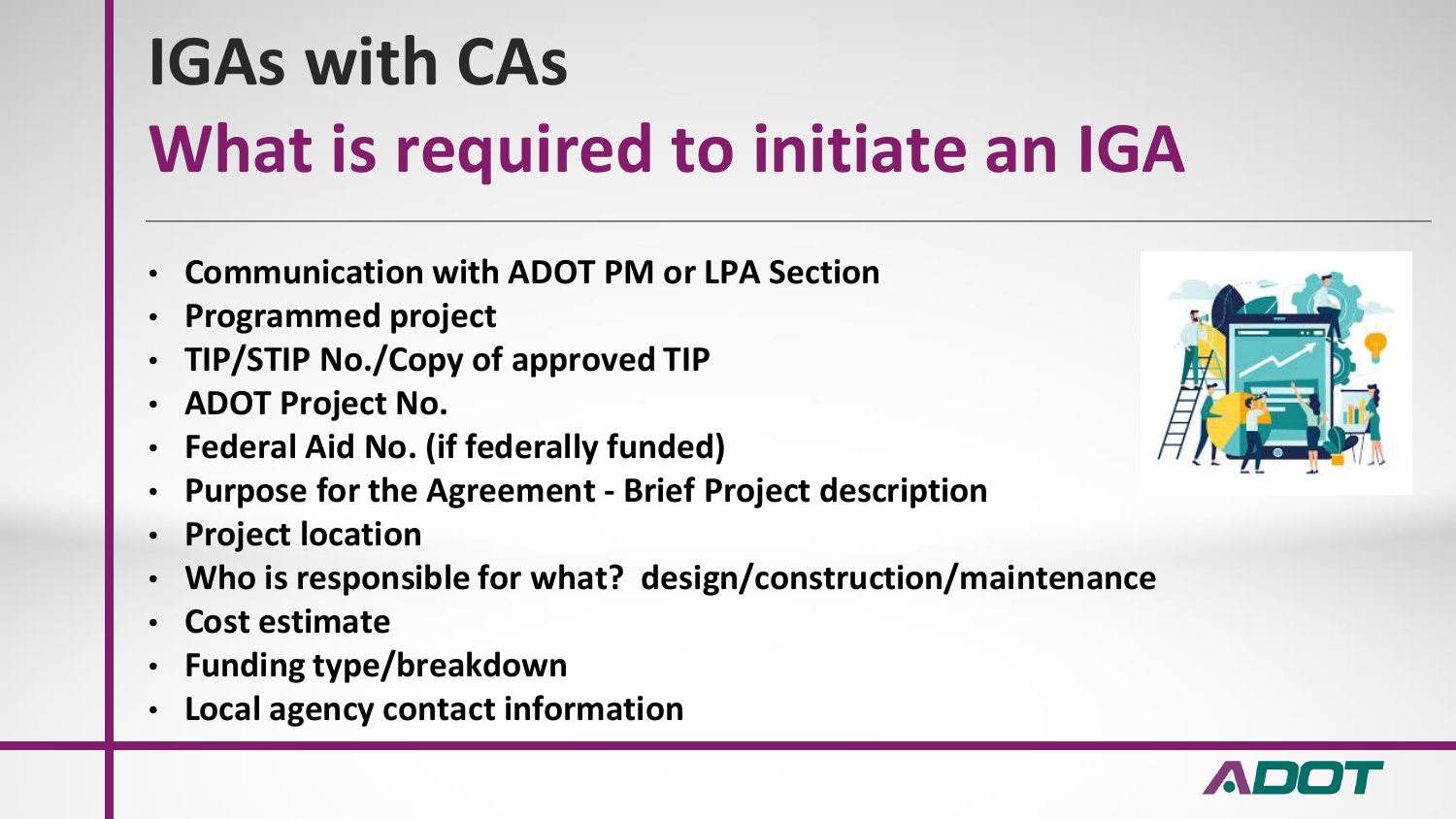#### **Standard Language**

- **"Standard Language" has been developed with each of the appropriate technical groups:**
	- **Finance**
	- **Right-of-way**
	- **Utilities**
	- **Attorney General**
	- **Risk Management**



- **Changes to "Standard Language"**  $\blacktriangleright$ 
	- **All requested changes must be reviewed and appropriate approvals obtained**

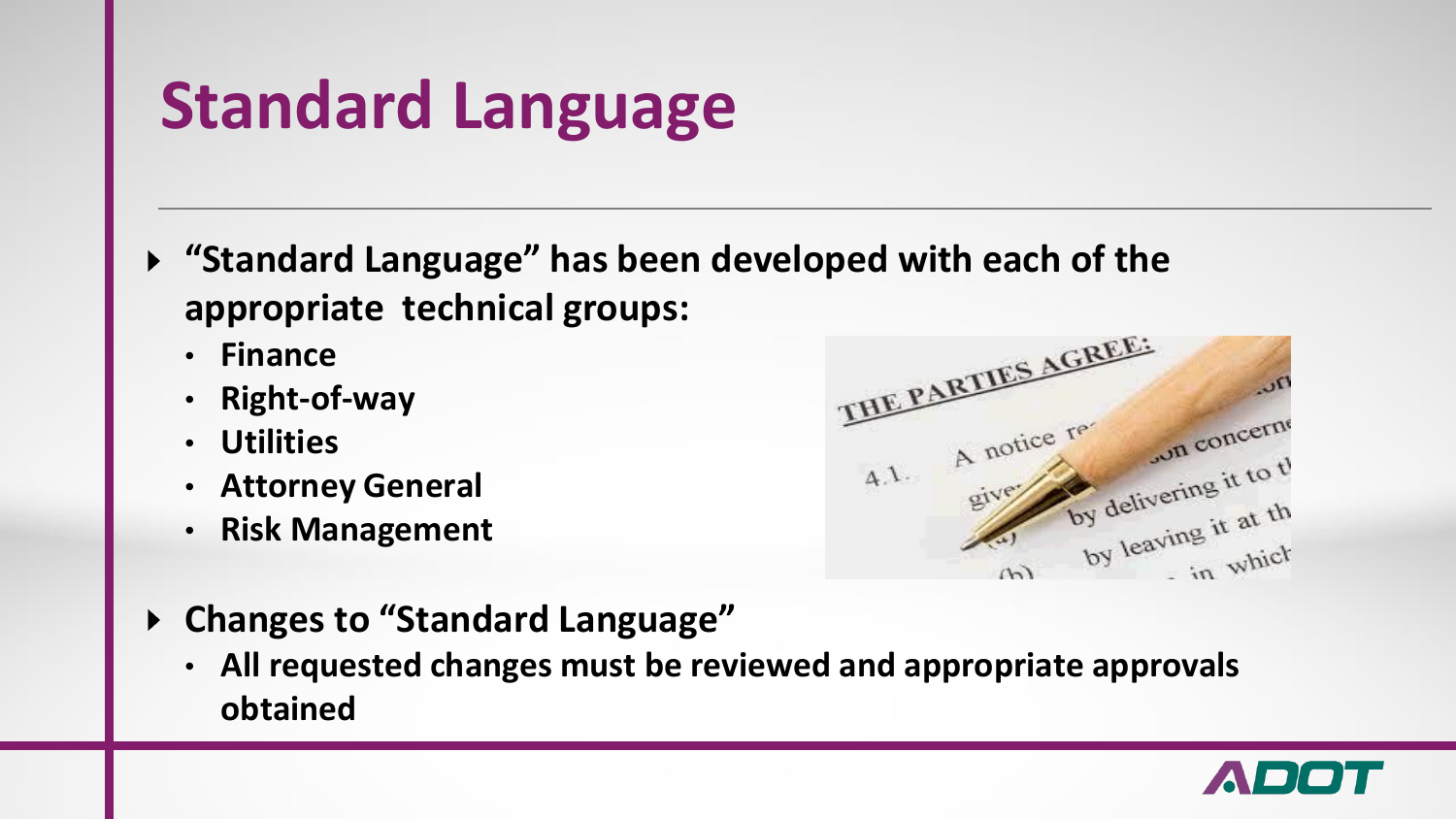#### **Language – ROW and Indemnification**

- **Right of Way**  $\blacktriangleright$ 
	- **Acquisition/turn-back vs. granting ADOT temporary right to enter**
- **Indemnification**  $\blacktriangleright$ 
	- **Mutual vs. full indemnity**



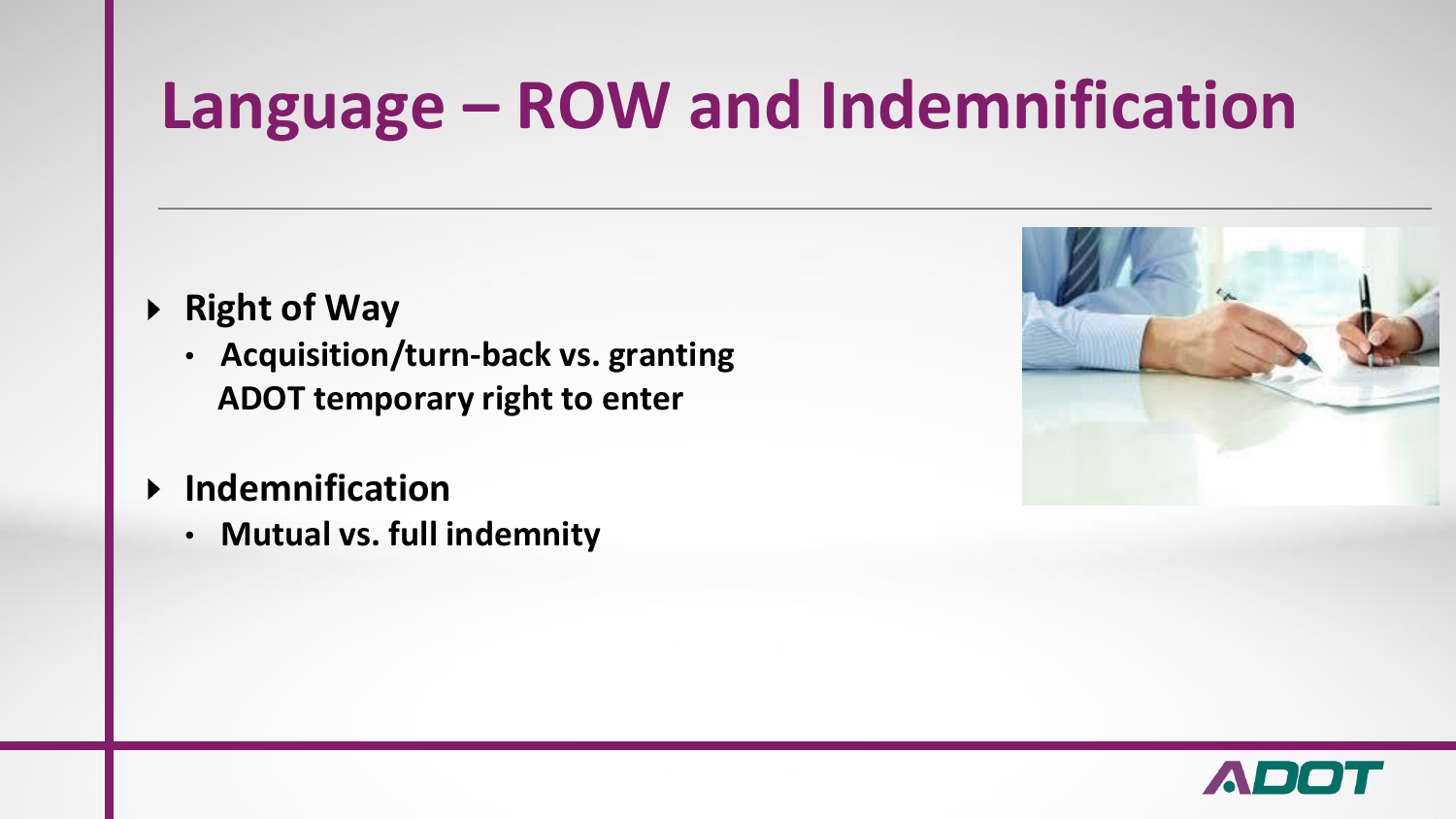## **IGA Process Deadlines**

#### **Prior to Project Advertisement/Authorization**

- **IGA Executed**
- **CA funds/match must be received**



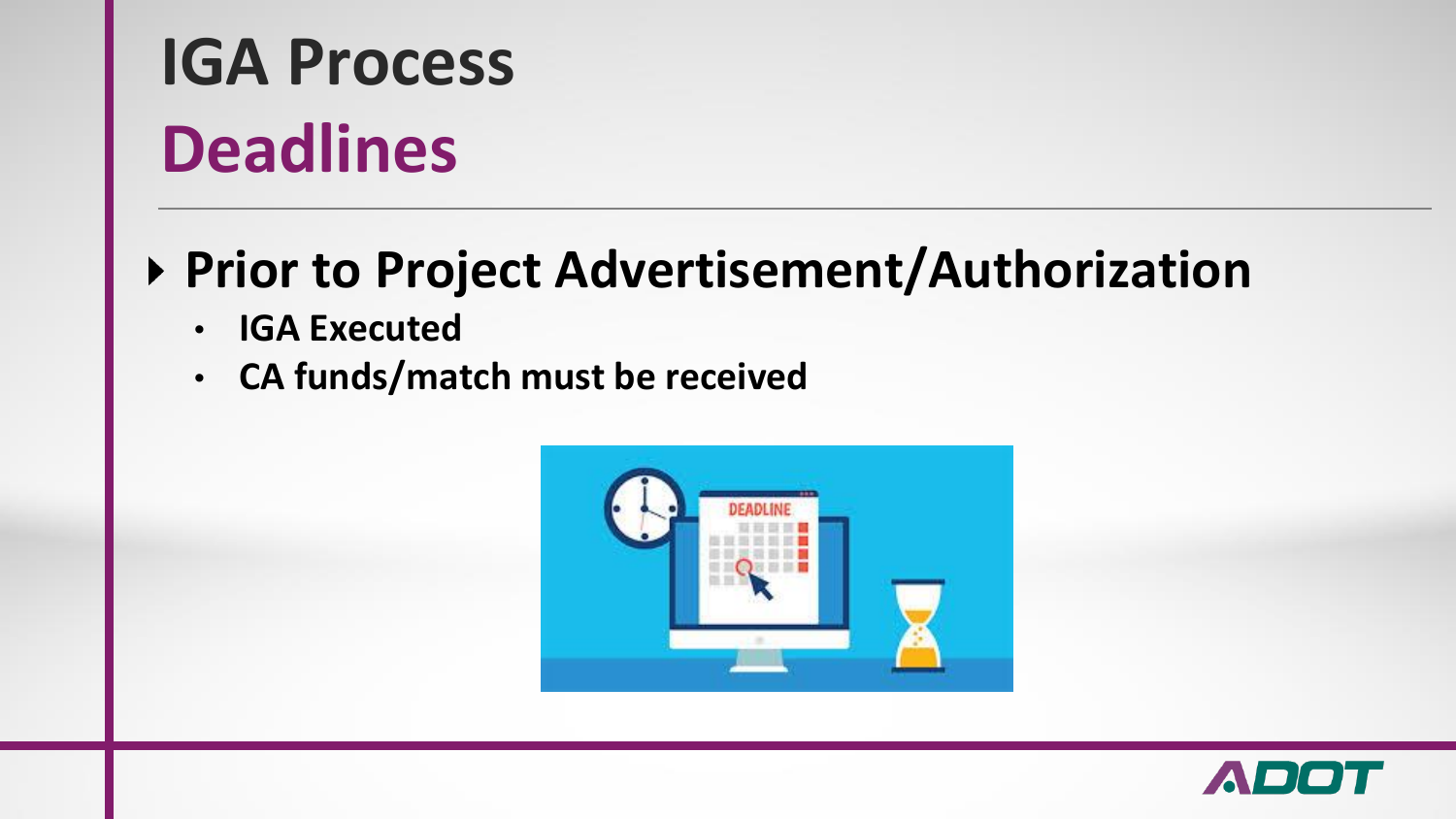#### **Initiation to Execution**

- **How long does the IGA process take?**
	- **The process can take up to 12 weeks**
	- **AC Project agreements may take up to 6 months to execute**
	- **Project Schedules influence timelines**
	- **Review times may be shortened due to project schedules and/or targeted delivery dates**



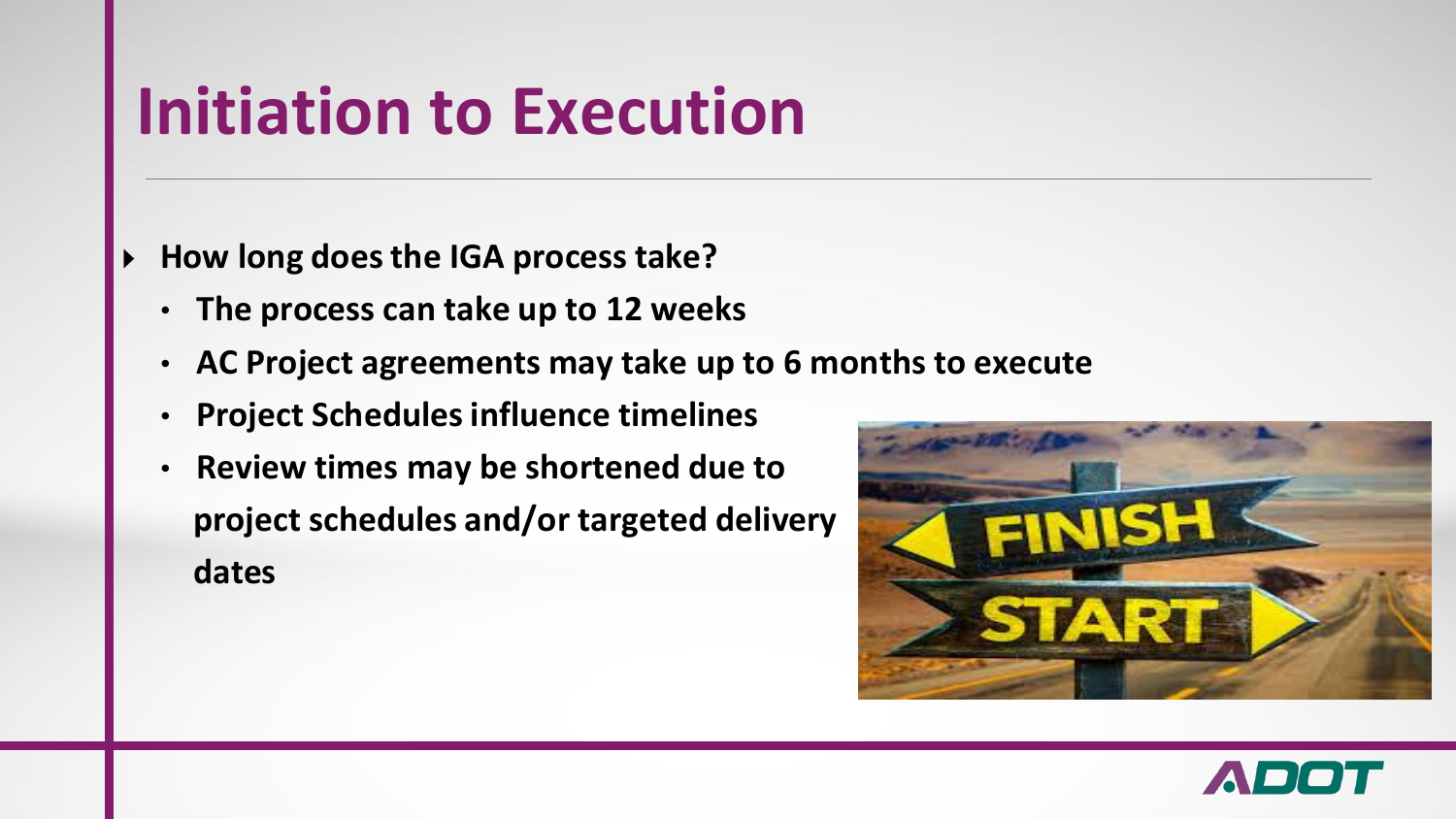### **JPA Section Contact us:**

**Joint Project Agreement Section**

205 S. 17th Ave., MD 637E

Phoenix, AZ 85007

[JPABranch@azdot.gov](mailto:JPABranch@azdot.gov)

Fax: 602.712.3132

Korina Lopez JPA Section Manager 602.712.8753

Cynthia Childers JPA Specialist 602.712.7785

Jennifer Workman

Senior JPA Specialist 602.712.7814

Diane Gillies

JPA Specialist 602.712.7344

Liliana Aguilar JPA Specialist 602.712.7124

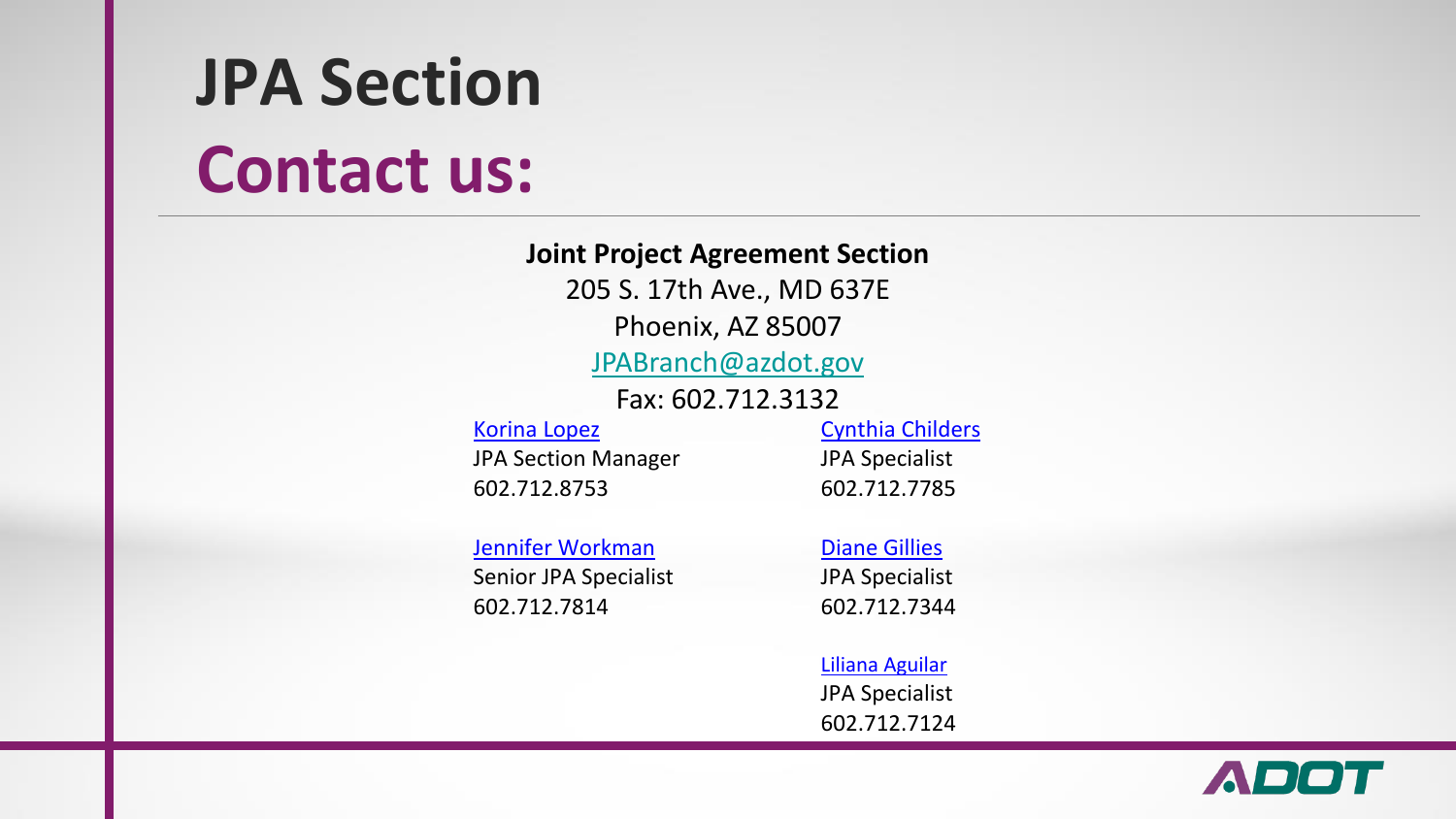#### **CA AGENCY TRAINING MODULE 1: Planning/Programming/Project Initiation**